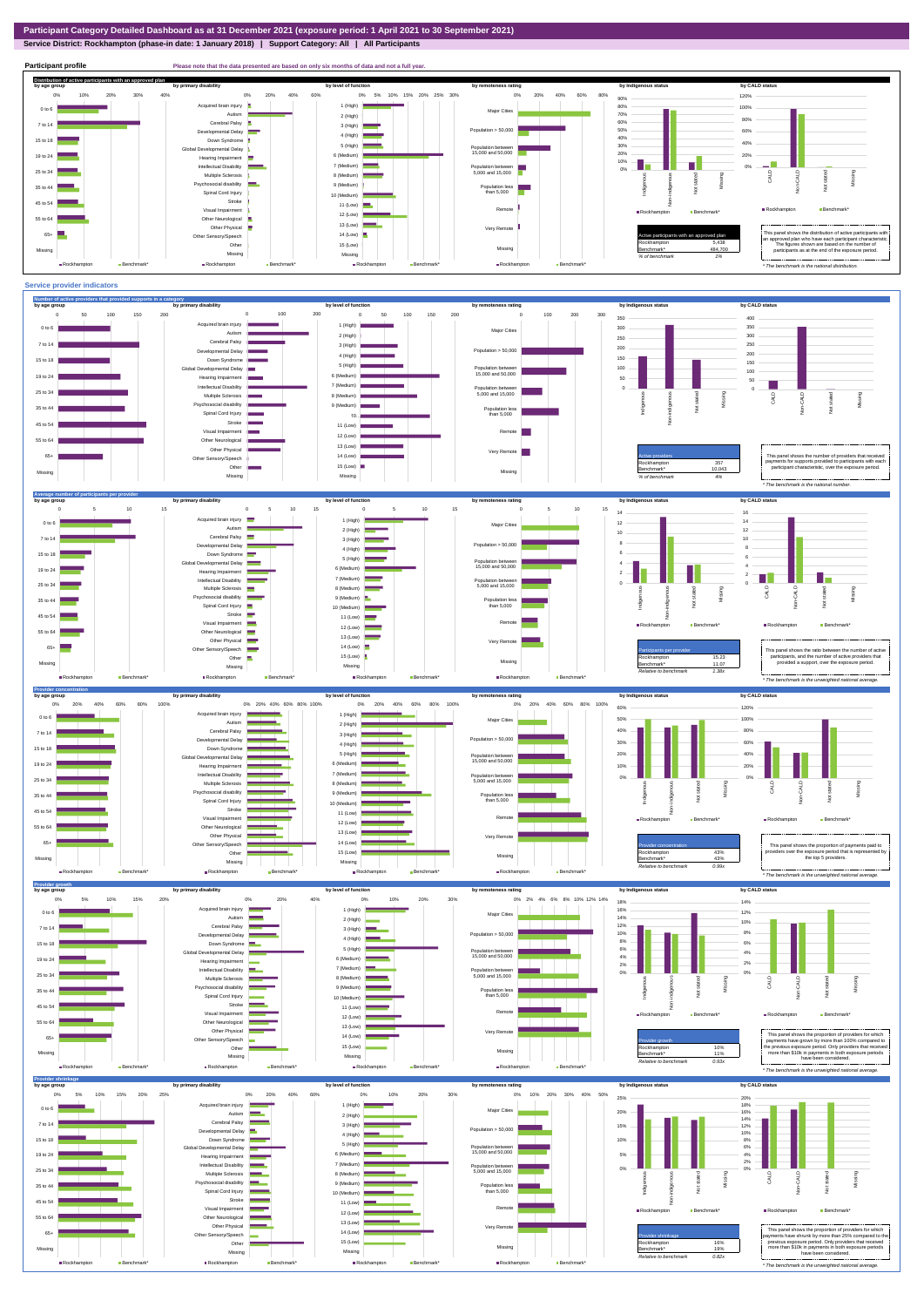## **Service District: Rockhampton (phase-in date: 1 January 2018) | Support Category: All | All Participants**



|                                | Active participants with          |                         | <b>Participants</b>      | Provider        | Provider            | Provider  | <b>Total plan</b> |                                  |                    | Outcomes indicator on | Has the NDIS helped with |
|--------------------------------|-----------------------------------|-------------------------|--------------------------|-----------------|---------------------|-----------|-------------------|----------------------------------|--------------------|-----------------------|--------------------------|
| <b>Support category</b>        | approved plans                    | <b>Active providers</b> | per provider             | concentration   | growth              | shrinkage | budgets (\$m)     | Payments (\$m)                   | <b>Utilisation</b> | choice and control    | choice and control?      |
| Core                           |                                   |                         |                          |                 |                     |           |                   |                                  |                    |                       |                          |
| Consumables                    | 4.341                             | 126                     | 34.5                     | 64%             | 5%                  | 5%        | 4.1               | 2.1                              | 53%                | 59%                   | 81%                      |
| <b>Daily Activities</b>        |                                   | 124                     | 21.8                     | 69%             | 14%                 | 16%       | 82.2              |                                  |                    | 56%                   | 80%                      |
|                                | 2.703                             |                         |                          |                 |                     |           | 34.0              | 65.4                             | 80%                |                       |                          |
| Community                      | 2.904                             | 85                      | 34.2                     | 69%             | 16%                 | 12%       |                   | 25.5                             | 75%                | 55%                   | 80%                      |
| Transport<br>. <del>.</del>    | 1.805<br>.                        | 35<br>                  | 51.6<br>. <del>. .</del> | 80%<br>-------- | 0%<br>---------<br> | 17%<br>.  | 2.7<br>---------  | 2.5<br>-----------               | 93%<br>            | 53%<br>               | 82%<br>---------         |
| Core total                     | 4.964                             | 213                     | 23.3                     | 68%             | 16%                 | 14%       | 122.9             | 95.5                             | 78%                | 58%                   | 79%                      |
|                                |                                   |                         |                          |                 |                     |           |                   |                                  |                    |                       |                          |
| <b>Capacity Building</b>       |                                   |                         |                          |                 |                     |           |                   |                                  |                    |                       |                          |
| Choice and Control             | 3,362                             | 100                     | 33.6                     | 70%             | 10%                 | 0%        | 2.4               | 2.3                              | 93%                | 60%                   | 79%                      |
| <b>Daily Activities</b>        | 5.387                             | 173                     | 31.1                     | 62%             | 7%                  | 13%       | 31.3              | <b>Contract Contract</b><br>15.1 | 48%                | 58%                   | 79%                      |
| Employment                     | 99                                | 12                      | 8.3                      | 99%             | $0\%$               | 50%       | 0.7               | 0.3<br>- 40                      | 40%                | 38%                   | 73%                      |
| Relationships                  | 222                               | 16                      | 13.9                     | 99%             | 33%                 | $0\%$     | 1.8               | 0.9                              | 50%                | 25%                   | 73%                      |
| Social and Civic               | 176                               | 18                      | 9.8                      | 91%             | 0%                  | 0%        | 0.4               | 0.1                              | 29%                | 48%                   | 76%                      |
| Support Coordination           | 2.000                             | 93                      | 21.5                     | 77%             | 14%                 | 5%        | 5.0               | 3.7                              | 75%                | 54%                   | 78%                      |
| <b>Capacity Building total</b> | 5.409                             | 231                     | 23.4                     | 59%             | 9%                  | 14%       | 41.9              | 22.5                             | 54%                | 58%                   | 79%                      |
|                                |                                   |                         |                          |                 |                     |           |                   |                                  |                    |                       |                          |
| Capital                        |                                   |                         |                          |                 |                     |           |                   |                                  |                    |                       |                          |
| Assistive Technology           | 1,123<br><b>Contract Contract</b> | Q <sub>1</sub>          | 12.3                     | 61%             | 22%                 | 30%       | 6.0               | 3.3                              | 55%                | 67%                   | 83%                      |
| <b>Home Modifications</b>      | 298                               | 26                      | 11.5                     | 82%             | 20%                 | 0%        | 1.6               | 1.1                              | 65%                | 60%                   | 83%                      |
| <b>Capital total</b>           | 1.188                             | 101                     | 11.8                     | 52%             | 22%                 | 25%       | 7.7               | 4.4                              | 57%                | 66%                   | 83%                      |
|                                |                                   |                         |                          |                 |                     |           |                   |                                  |                    |                       |                          |
| Missina                        | $\Omega$                          | $\Omega$                | 0.0                      | 0%              | 0%                  | 0%        | 0.0               | 0.0                              | $0\%$              | 0%                    | 0%                       |
| All support categories         | 5,438                             | 357                     | 15.2                     | 63%             | 10%                 | 16%       | 172.5             | 122.3                            | 71%                | 58%                   | 79%                      |

Note: Only the major support categories are shown.<br>Note: Capacity Building total individual Wellbeing, Home Living and Lifelong Learning although these support categories are not shown.<br>Note: A utilisation rate may be abov

| <b>Indicator definitions</b>                                                                                                                        |                                                                                                                                                                                                                                                                                                                                                                                                                                                                                                                                                                                                                                                                                                                                                                                                                 |
|-----------------------------------------------------------------------------------------------------------------------------------------------------|-----------------------------------------------------------------------------------------------------------------------------------------------------------------------------------------------------------------------------------------------------------------------------------------------------------------------------------------------------------------------------------------------------------------------------------------------------------------------------------------------------------------------------------------------------------------------------------------------------------------------------------------------------------------------------------------------------------------------------------------------------------------------------------------------------------------|
| Active participants with approved plans                                                                                                             | Number of active participants who have an approved plan and reside in the service district / have supports relating to the support category in their plan.                                                                                                                                                                                                                                                                                                                                                                                                                                                                                                                                                                                                                                                      |
| <b>Active providers</b><br><b>Participants per provider</b><br><b>Provider concentration</b><br><b>Provider growth</b><br><b>Provider shrinkage</b> | Number of providers that received payments for supports provided to participants within the service district / support category, over the exposure period.<br>Ratio between the number of active participants and the number of active providers.<br>Proportion of provider payments over the exposure period that were paid to the top 10 providers.<br>Proportion of providers for which payments have grown by more than 100% compared to the previous exposure period. Only providers that received more than \$10k in payments in both exposure periods have been considered.<br>Proportion of providers for which payments have shrunk by more than 25% compared to the previous exposure period. Only providers that received more than \$10k in payments in both exposure periods have been considered. |
| <b>Total plan budgets</b><br><b>Payments</b><br><b>Utilisation</b>                                                                                  | Value of supports committed in participant plans for the exposure period.<br>Value of all payments over the exposure period, including payments to providers, payments to participants, and off-system payments (in-kind and Younger People In Residential Aged Care (YPIRAC)).<br>Ratio between payments and total plan budgets.                                                                                                                                                                                                                                                                                                                                                                                                                                                                               |
| Outcomes indicator on choice and control<br>Has the NDIS helped with choice and control?                                                            | Proportion of participants who reported in their most recent outcomes survey that they choose who supports them.<br>Proportion of participants who reported in their most recent outcomes survey that the NDIS has helped with choice and control.                                                                                                                                                                                                                                                                                                                                                                                                                                                                                                                                                              |
|                                                                                                                                                     | The green dots indicate the top 10 percentile of service districts / support categories when ranked by performance against benchmark for the given metric. In other words, performing relatively well under the given metric.<br>The red dots indicate the bottom 10 percentile of service districts / support categories when ranked by performance against benchmark for the given metric. In other words, performing relatively poorly under the given metri                                                                                                                                                                                                                                                                                                                                                 |
|                                                                                                                                                     | Note: A higher score is considered to be 'good' performance under some metrics. For example, a high utilisation rate is a sign of a functioning market where participants have access to the supports they need.<br>For other metrics, a lower score is considered to be 'good' performance. For example, a low provider concentration is a sign of a competitive market.                                                                                                                                                                                                                                                                                                                                                                                                                                       |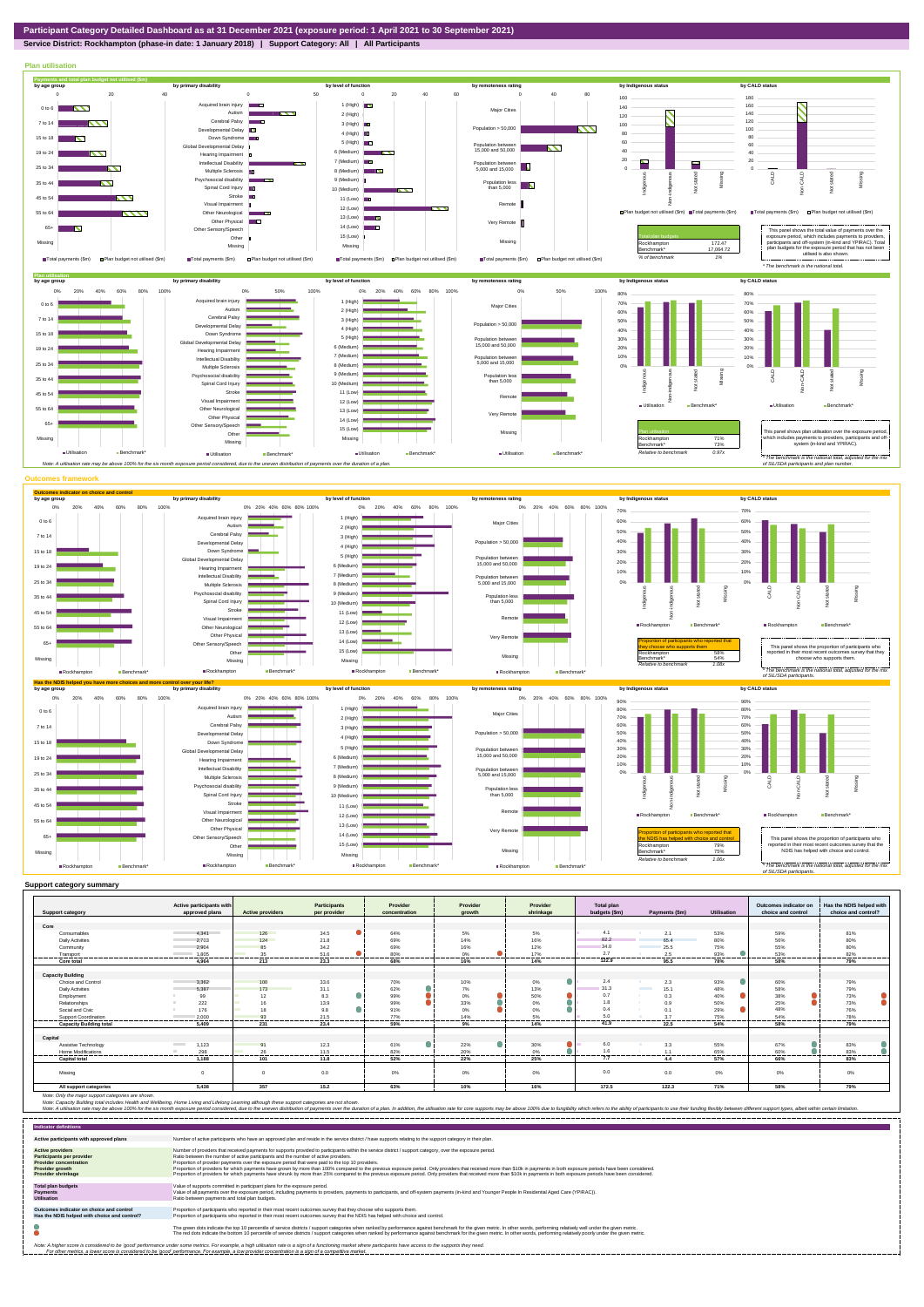## **Service District: Rockhampton (phase-in date: 1 January 2018) | Support Category: All | Participants Receiving SIL/SDA**

**Participant profile Please note that the data presented are based on only six months of data and not a full yer.** 



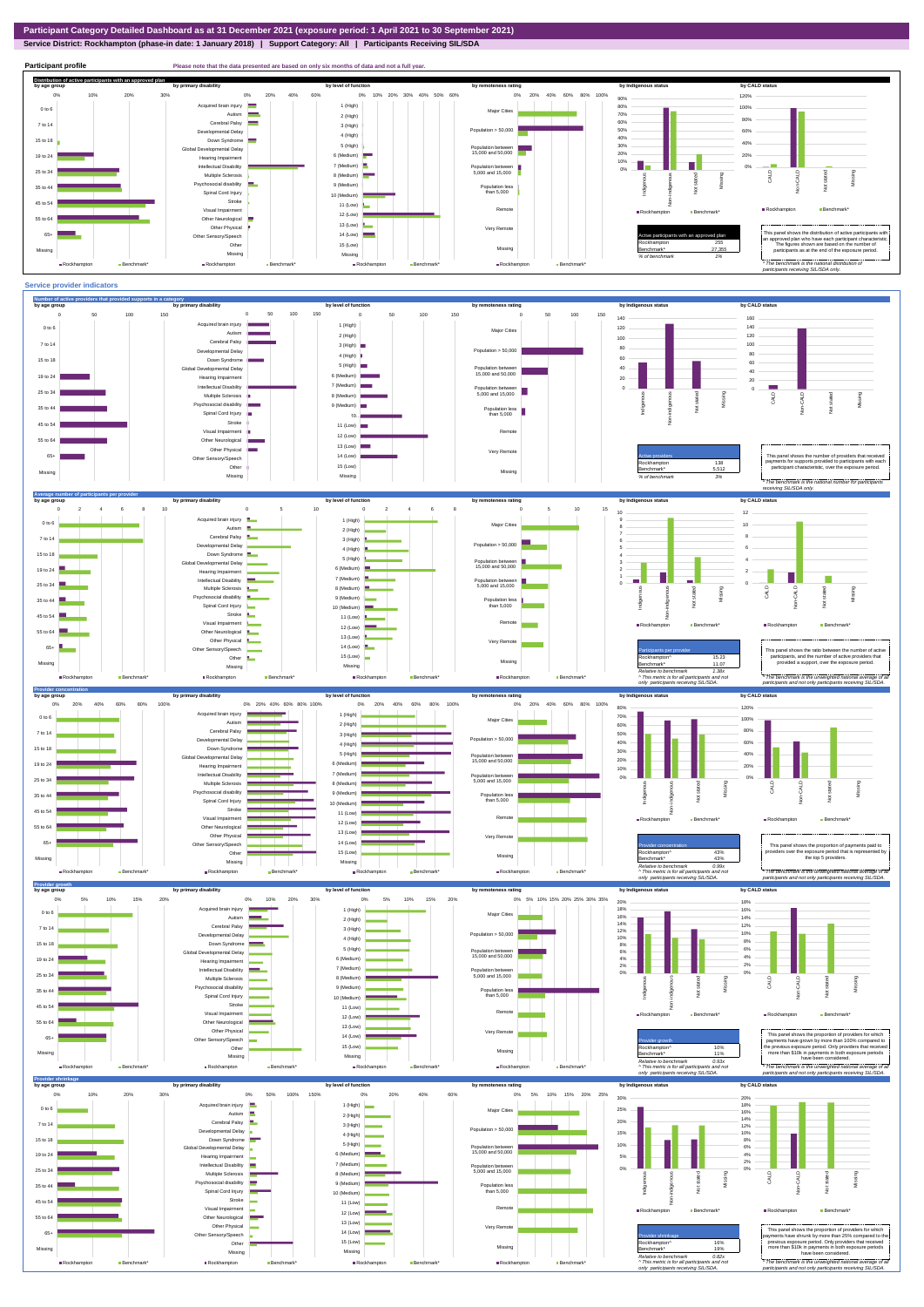



|                                | Active participants with            |                         | <b>Participants</b> | Provider         | Provider       | Provider  | <b>Total plan</b> | Payments (\$m)            |                    | Outcomes indicator on<br>choice and control | Has the NDIS helped with |
|--------------------------------|-------------------------------------|-------------------------|---------------------|------------------|----------------|-----------|-------------------|---------------------------|--------------------|---------------------------------------------|--------------------------|
| <b>Support category</b>        | approved plans                      | <b>Active providers</b> | per provider        | concentration    | growth         | shrinkage | budgets (\$m)     |                           | <b>Utilisation</b> |                                             | choice and control?      |
| Core                           |                                     |                         |                     |                  |                |           |                   |                           |                    |                                             |                          |
| Consumables                    | 217                                 | 42                      | 5.2                 | 80%              | 0%             | 20%       | 0.4               | 0.2                       | 55%                | 26%                                         | 82%                      |
| Daily Activities               | 255                                 | 52                      | 4.9                 | 86%              | 4%             | 8%        | 33.6              | 34.1                      | 102%               | œ<br>27%                                    | 82%                      |
| Community                      | 248                                 | 39                      | 6.4                 | $\bullet$<br>79% | 20%            | 12%       | 7.5               | <b>The College</b><br>5.4 | 72%                | 27%                                         | 82%                      |
| Transport                      | 249<br>.                            | 20<br>------            | 12.5                | 92%<br>-------   | 0%<br>-------  | 0%        | 0.3               | 0.3                       | 79%<br>-------     | 27%<br>-------                              | 82%                      |
| Core total                     | 255                                 | 86                      | 3.0                 | 84%              | 10%            | 10%       | 41.9              | 40.0                      | 96%                | 27%                                         | 82%                      |
|                                |                                     |                         |                     |                  |                |           |                   |                           |                    |                                             |                          |
| <b>Capacity Building</b>       |                                     |                         |                     |                  |                |           |                   |                           |                    |                                             |                          |
| Choice and Control             | 118                                 | 21                      | 5.6                 | 87%              | $0\%$          | 0%        | 0.1               | 0.1                       | 102%               | 25%                                         | 85%                      |
| <b>Daily Activities</b>        | 255                                 | 65                      | 3.9                 | $\bullet$<br>59% | 14%            | 14%       | 1.5               | 0.9                       | 59%                | 27%                                         | 82%                      |
| Employment                     |                                     |                         | 0.3                 | 100%             | $0\%$          | 0%        | 0.0               | 0.0                       | 47%                | 0%                                          | 100%                     |
| Relationships                  | 85<br><b>Service Control</b>        |                         | 10.6                | 100%             | 40%            | 0%        | 0.8               | 0.4                       | 53%                | 22%                                         | 73%                      |
| Social and Civic               |                                     |                         | 1.5                 | 100%             | 0%             | 0%        | 0.0               |                           | 58%                | 0%                                          | 50%                      |
| <b>Support Coordination</b>    | 252                                 | 25<br>------            | 10.1<br>-------     | 92%<br>-------   | 0%<br>-------- | 0%<br>    | 0.8               | 0.7<br>-------            | 87%<br>-------     | 27%<br>-------                              | 82%<br>---------         |
| <b>Capacity Building total</b> | .<br>255                            | 84                      | 3.0                 | 63%              | 13%            | 9%        | 3.3               | 2.2                       | 66%                | 27%                                         | 82%                      |
|                                |                                     |                         |                     |                  |                |           |                   |                           |                    |                                             |                          |
| Capital                        |                                     |                         |                     |                  |                |           |                   |                           |                    |                                             |                          |
| Assistive Technology           | 124                                 | 26                      | 4.8                 | 91%              | 33%            | 33%       | 0.8               | 0.4                       | 44%                | 23%                                         | 83%                      |
| Home Modifications             | 88<br><b>Contract Contract</b><br>. |                         | 14.7<br>.           | 100%             | 25%<br>------  | 0%        | 0.6               | 0.4<br>                   | 58%<br>------      | 21%                                         | 81%                      |
| <b>Capital total</b>           | 154                                 | 31                      | 5.0                 | 91%              | 29%            | 14%       | 1.4               | 0.7                       | 50%                | 24%                                         | 81%                      |
| Missina                        | $\circ$                             | $\overline{0}$          | 0.0                 | 0%               | 0%             | 0%        | 0.0               | 0.0                       | $0\%$              | 0%                                          | 0%                       |
| All support categories         | 255                                 | 138                     | 1.8                 | 80%              | 17%            | 10%       | 46.6              | 42.9                      | 92%                | 27%                                         | 82%                      |

Note: Only the major support categories are shown.<br>Note: Capacity Building total individual Wellbeing, Home Living and Lifelong Learning although these support categories are not shown.<br>Note: A utilisation rate may be abov

| <b>Indicator definitions</b>                                                                                                                 |                                                                                                                                                                                                                                                                                                                                                                                                                                                                                                                                                                                                                                                                                                                                                                                                                 |
|----------------------------------------------------------------------------------------------------------------------------------------------|-----------------------------------------------------------------------------------------------------------------------------------------------------------------------------------------------------------------------------------------------------------------------------------------------------------------------------------------------------------------------------------------------------------------------------------------------------------------------------------------------------------------------------------------------------------------------------------------------------------------------------------------------------------------------------------------------------------------------------------------------------------------------------------------------------------------|
| Active participants with approved plans                                                                                                      | Number of active participants who have an approved plan and reside in the service district / have supports relating to the support category in their plan.                                                                                                                                                                                                                                                                                                                                                                                                                                                                                                                                                                                                                                                      |
| <b>Active providers</b><br><b>Participants per provider</b><br><b>Provider concentration</b><br>Provider growth<br><b>Provider shrinkage</b> | Number of providers that received payments for supports provided to participants within the service district / support category, over the exposure period.<br>Ratio between the number of active participants and the number of active providers.<br>Proportion of provider payments over the exposure period that were paid to the top 10 providers.<br>Proportion of providers for which payments have grown by more than 100% compared to the previous exposure period. Only providers that received more than \$10k in payments in both exposure periods have been considered.<br>Proportion of providers for which payments have shrunk by more than 25% compared to the previous exposure period. Only providers that received more than \$10k in payments in both exposure periods have been considered. |
| <b>Total plan budgets</b><br>Payments<br><b>Utilisation</b>                                                                                  | Value of supports committed in participant plans for the exposure period.<br>Value of all payments over the exposure period, including payments to providers, payments to participants, and off-system payments (in-kind and Younger People In Residential Aged Care (YPIRAC)).<br>Ratio between payments and total plan budgets.                                                                                                                                                                                                                                                                                                                                                                                                                                                                               |
| Outcomes indicator on choice and control<br>Has the NDIS helped with choice and control?                                                     | Proportion of participants who reported in their most recent outcomes survey that they choose who supports them.<br>Proportion of participants who reported in their most recent outcomes survey that the NDIS has helped with choice and control.                                                                                                                                                                                                                                                                                                                                                                                                                                                                                                                                                              |
|                                                                                                                                              | The green dots indicate the top 10 percentile of service districts / support categories when ranked by performance against benchmark for the given metric. In other words, performing relatively well under the given metric.<br>The red dots indicate the bottom 10 percentile of service districts / support categories when ranked by performance against benchmark for the given metric. In other words, performing relatively poorly under the given metri                                                                                                                                                                                                                                                                                                                                                 |
|                                                                                                                                              | Note: A higher score is considered to be 'good' performance under some metrics. For example, a high utilisation rate is a sign of a functioning market where participants have access to the supports they need.<br>For other metrics, a lower score is considered to be 'good' performance. For example, a low provider concentration is a sign of a competitive market.                                                                                                                                                                                                                                                                                                                                                                                                                                       |





45.0 50.0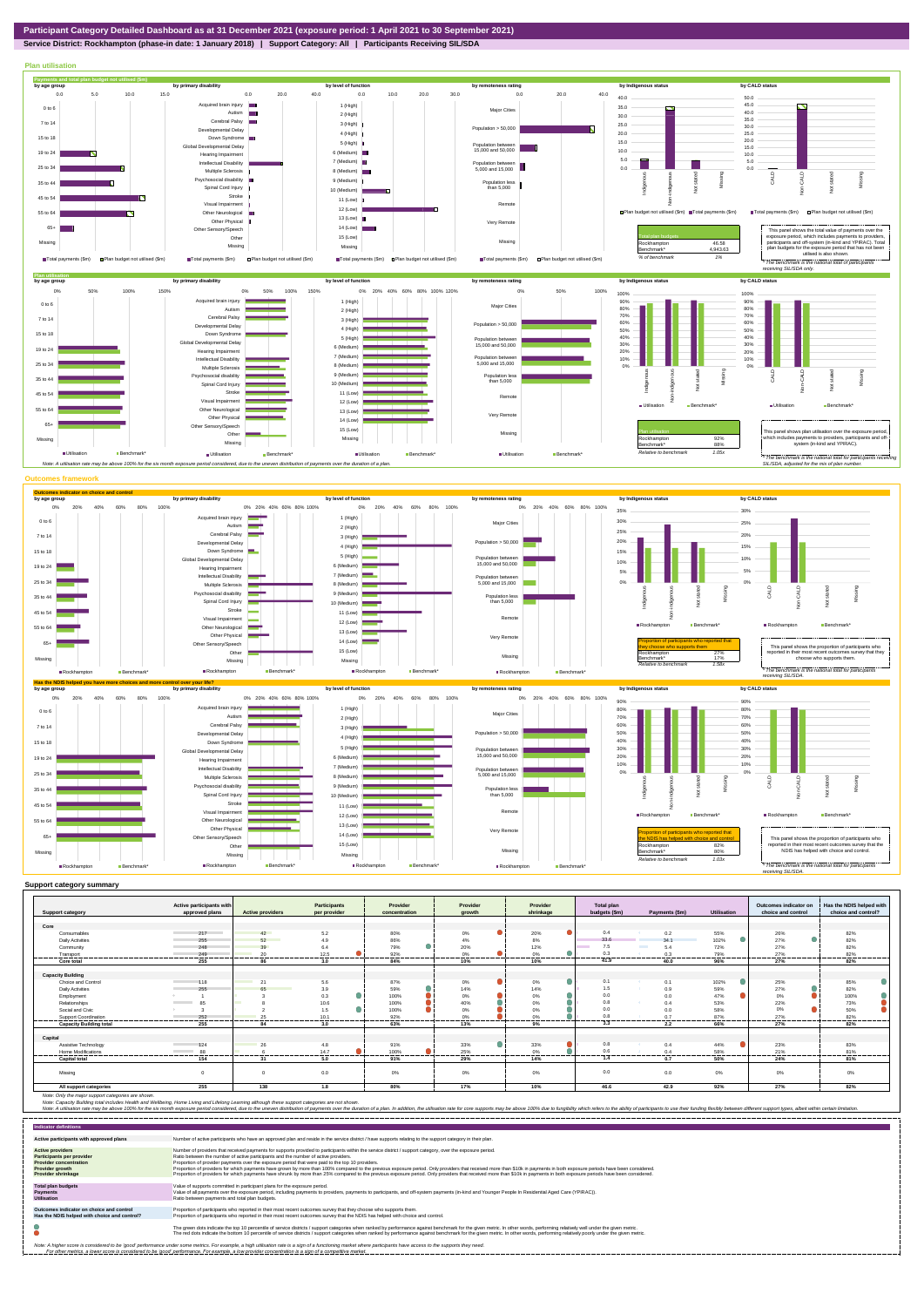**Service District: Rockhampton (phase-in date: 1 January 2018) | Support Category: All | Participants Not Receiving SIL/SDA**

This panel shows the ratio between the number of act participants, and the number of active providers that

Rockhampton **Benchmark\*** 

only Non-SIL/SDA particip *\* The benchmark is the unweighted national average of all participants and not only participants not receiving SIL/SDA .*



12 (Low) 13 (Low) 14 (Low) 15 (Low)  $\blacksquare$ Missing



Other Neurological Other Physical Other Sensory/Speech Other  $\blacksquare$ Missing  $\blacksquare$ Rockhampton  $\blacksquare$ Be

 $\sim$ 

 $55$  to  $6$ 65+ Missing

**Benchmark** 

Very Remote Missing

Rockhampton Benchmark\*

**Rockhampton** Bench

 $\frac{15.23}{11.07}$ Benchmark\* 11.07 *Relative to benchmark 1.38x ^ This metric is for all participants and not*  provided a support, over the expo

Rockhampton **Benchmark\***